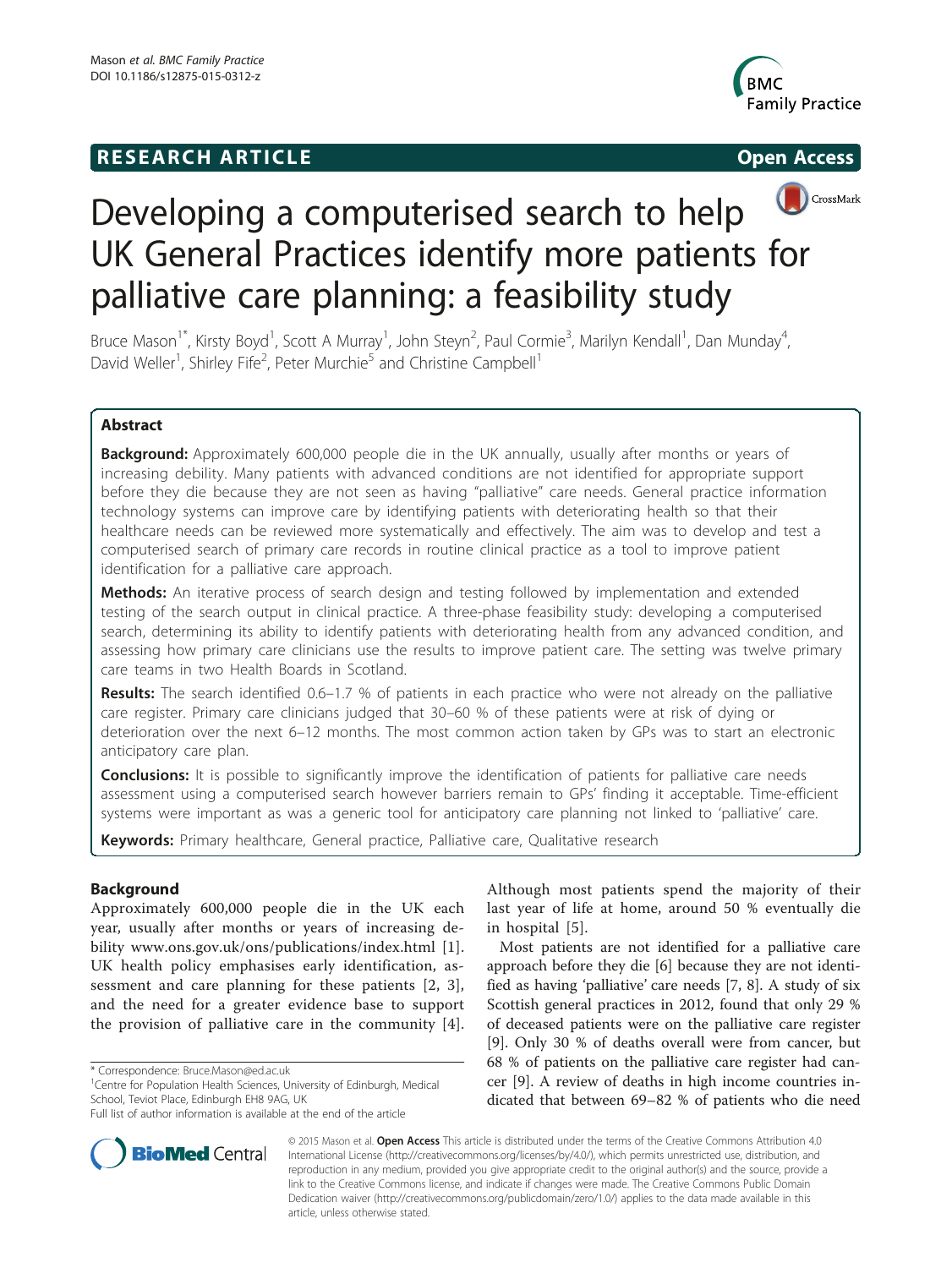palliative care [10]. Unless practical guidance and tools are readily available to practices to support systematic patient identification, this inequality will continue.

Searching patient data held in general practice information technology (IT) systems offers a means to improve palliative care for patients and their families by helping primary care identify them and manage their healthcare needs more effectively [11, 12]. IT systems that fit with the clinical management systems in practices, and the values and priorities of GPs are the most successful [11, 13]. There has been interest in developing such tools; a recent systematic literature review across Europe to identify tools that support identification of patients with palliative care needs found seven but none was in widespread use [14].

Our central question, therefore, was to see whether it was possible to develop a simple electronic record search that required no additional software to implement and no specialist skills to use that could increase the number of patients with palliative care needs being identified in primary care. In addition, we explored whether such a search was acceptable to professionals involved. If the search was feasible and acceptable we believed it would facilitate the identification of patients for palliative care earlier in the illness and according to need, not diagnosis, so that more people with noncancer illnesses could benefit from proactive care [15].

## Method

The participating primary care teams were in a mixed urban—rural and a largely urban Health Board in Scotland. Ethical review was conducted by the South East Scotland Research Ethics Committee (12/SS/0040) which gave a favourable opinion to proceed with this study as a service evaluation. The study had three phases over 18 months, starting in 2013.

## Phase 1): development of the search algorithm

We developed a computerised search based on Read codes [16] that could be run in "Vision": the most common software used in general practices in Scotland (http://www.inps4.co.uk/vision/vision-your-region). The search did not require any additional software programming, coding of new information or additional userexpertise beyond the ability to run patient record searches. To develop the search, we undertook a retrospective analysis of data contained in 200 electronic patient records at one general practice. The records were reviewed to determine the quality, completeness and scope of data that could be retrieved in a search. Search criteria were then designed that drew on clinical indicators from the SPICT™ (Supportive and Palliative Care Indicators Tool) which has been developed and validated to help clinical teams identify patients with advanced heart, liver, kidney, neurological and respiratory disease and cancer [17, 18]. We then tested the search algorithm against all 12,000 adult patient records from two general practices: the practice used initially and a new practice. The results were analysed by the steering committee consisting of a broad range of specialist and generalist palliative care clinicians and GPs and refined for initial testing.

## Phase 2): initial testing

We explored the feasibility and face validity of the computerised search by asking a further 10 general practices across the two participating Health Boards to run the search and then discuss the results in their multidisciplinary team meeting to see if the search results corresponded with clinical judgement informed by the 'surprise question' [19]. The "surprise question" is an empirical question on clinical judgement. If the clinician "would not be surprised if the patient died in the next 6–12 months", the patient should be assessed for unmet supportive and palliative care needs.

## Phase 3): extended testing

Five general practices in one of the Health Boards then tested the acceptability of the intervention and outcomes of it in actual practice. Each participating general practice was asked to run the search at least twice during a 10–15 week period, review the results at a primary care team meeting observed by the project researcher and select 3–5 patients from the research for care planning. The researcher took notes on the discussion at the meeting to keep a record of actions considered and matters arising. During phase 2 and phase 3, the researcher conducted short interviews with one GP or practice manager at each practice in order to gain feedback about the search's usefulness.

## Results

## Phase 1) development of the search algorithm

The *search algorithm* represents the program's criteria for selecting which patients to output as potentially having deteriorating health due to one or more advanced illnesses and a likelihood of unmet supportive and palliative care needs. The algorithm excludes patients already allocated a palliative care code, and is outlined in Table 1. Further details are available from the authors.

Patients who were already on the practice palliative care register or who had previously been identified with a palliative care code (for example, people currently receiving palliative oncology treatment) were excluded because they were presumed to have already been identified as candidates for palliative care. As an element of the search we developed a proxy for clinical intuition about a patient's deteriorating health by including "QOF exceptions." UK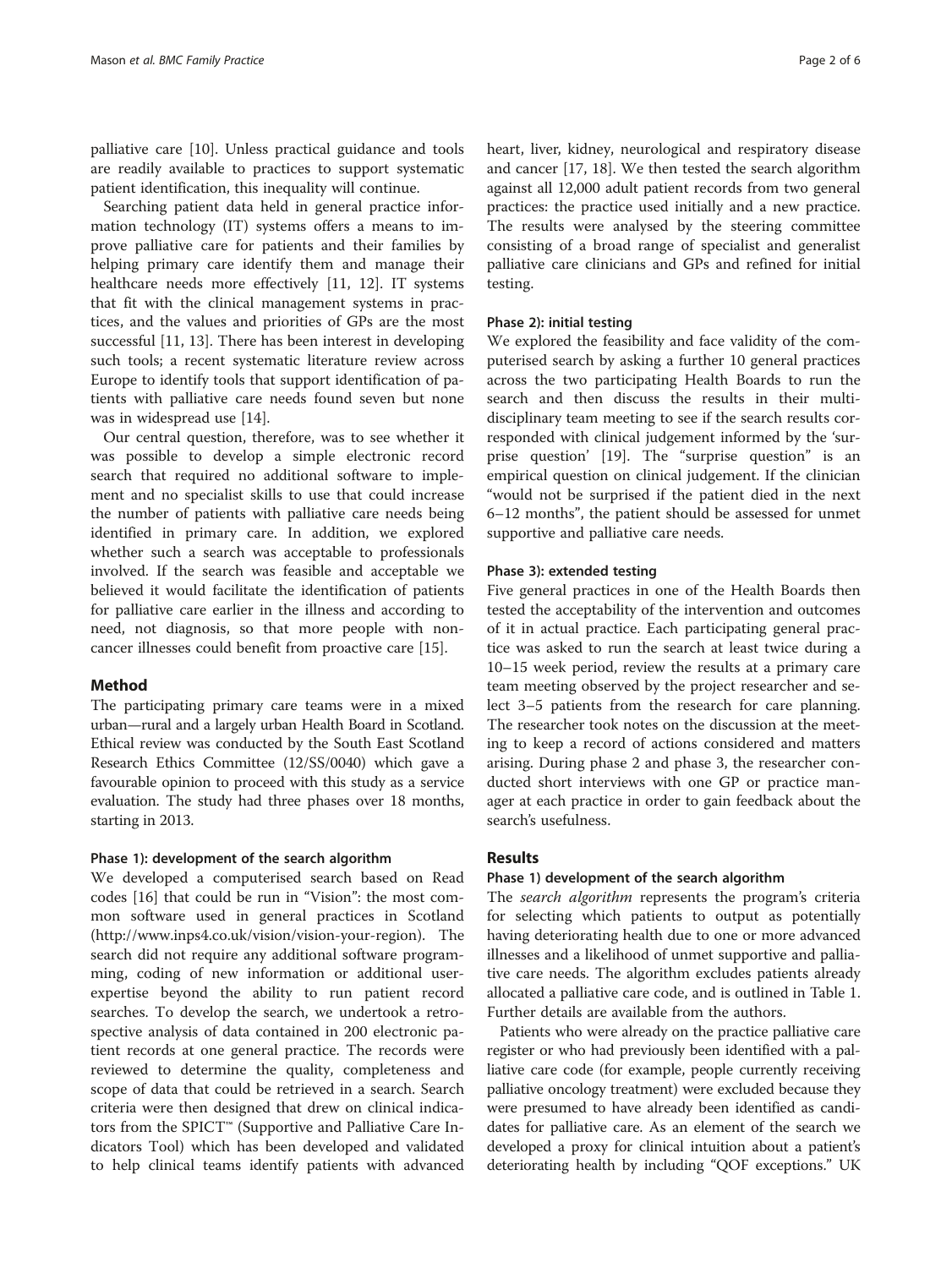#### Table 1 Search algorithm

| Search algorithm                                                                                                                                                                     | due to lim                                                                                                                                                                                                                                                            |
|--------------------------------------------------------------------------------------------------------------------------------------------------------------------------------------|-----------------------------------------------------------------------------------------------------------------------------------------------------------------------------------------------------------------------------------------------------------------------|
| Patients were identified if they had any of the following and had not<br>already been identified for palliative care (ie already had a palliative care<br>READ code already in place | Phase 2) in<br>The searcl                                                                                                                                                                                                                                             |
| • A READ code indicating at least one of the following conditions within<br>the last 18 months.                                                                                      | practice's<br>practice pa                                                                                                                                                                                                                                             |
| o Cancer diagnosis                                                                                                                                                                   | supportive                                                                                                                                                                                                                                                            |
| • stomach, pancreas, lung                                                                                                                                                            | Table 2).                                                                                                                                                                                                                                                             |
| • any metastatic cancer                                                                                                                                                              | practices i                                                                                                                                                                                                                                                           |
| o Chemotherapy or radiotherapy treatment                                                                                                                                             | search tha                                                                                                                                                                                                                                                            |
| o MRC breathlessness - stage 5                                                                                                                                                       | care clinic<br>from $21-\epsilon$                                                                                                                                                                                                                                     |
| o Chronic kidney disease - stage 5                                                                                                                                                   | fied by bo                                                                                                                                                                                                                                                            |
| o Diuretic resistant ascites                                                                                                                                                         | 50 % (med                                                                                                                                                                                                                                                             |
| o Alcoholic and non-alcoholic cirrhosis of the liver                                                                                                                                 | pating prii                                                                                                                                                                                                                                                           |
| o Chronic liver disease                                                                                                                                                              | patient wh                                                                                                                                                                                                                                                            |
| o Housebound patient                                                                                                                                                                 | they strug                                                                                                                                                                                                                                                            |
| o An Exception made from any of the following Quality Indicators (QoF):                                                                                                              | taken to in                                                                                                                                                                                                                                                           |
| · Heart failure, diabetes, COPD, dementia, stroke, peripheral arterial<br>disease                                                                                                    | many case<br>social pro                                                                                                                                                                                                                                               |
| • Any coding for heart failure cross-referenced with chronic kidney<br>disease - stage 4 or 5 (This combination carries a poor prognosis)                                            | others, the<br>"palliative<br>$\mathcal{C}$ . The state $\mathcal{C}$ is the state of the state of the state of the state of the state of the state of the state of the state of the state of the state of the state of the state of the state of the state of the st |

general practices are funded to participate in specified healthcare activities listed in "Quality Frameworks" (QoF) [20]. GPs can enter an "exception Read code" for individual patients against specific QoFs if they think that the actions required would be inappropriate for them. This is usually because the patient is considered by their GP to be too ill to benefit from health promotion

Table 2 Results of phase 1 practice meetings

activities. We were unable to search free-text information due to limitations with the software.

#### hitial testing

h identified from  $0.5-1.7$  % of patients on the list who were not already entered onto the alliative care register as possible candidates for and palliative care in each practice (see There was considerable variability between in the proportion of patients identified by the at were also selected by at least one primary cian using the 'surprise question'. This ranged 33 %. The mean proportion of patients identith the search and at least one participant was lian 39 %). At the team meeting, all the particimary care clinicians could identify at least one nen prompted by the search results. However, gled to suggest concrete actions that could be mprove the care of many of those patients. In es, patients were considered to have intractable blems such as a difficult family situation. In e primary care team members worried that a care" approach risked harming the patient because of its association with dying.

## Phase 3) extended testing

We tested the practical use and acceptability of the search successfully over time. Five practices were recruited (three continuing from phase 2 and two additional practices). Four practices ran the standardised search twice, each time followed by a practice meeting to review the list of patients generated. The fifth practice completed the process just once. At the practice meeting, the participants were asked to review and create a

| $\blacksquare$ reserve the primary intervalsed intervalsed |                  |       |                                                             |                                                   |                                              |                                                               |                                                                   |
|------------------------------------------------------------|------------------|-------|-------------------------------------------------------------|---------------------------------------------------|----------------------------------------------|---------------------------------------------------------------|-------------------------------------------------------------------|
| ID                                                         | Practice<br>size | PCR % | Participants at<br>practice meeting                         | Number of patients<br>identified by the<br>search | % of patients<br>identified by the<br>search | Number of search patients<br>assessed as surprise<br>positive | Percentage of search<br>patients assessed as surprise<br>positive |
|                                                            | 10329            |       | 0.83 % 10 (6 GP, 2 PM, 1PN, 1 76<br>$ T\rangle$             |                                                   | 0.74%                                        | 51                                                            | 67 %                                                              |
| $\overline{2}$                                             | 10775            |       | 0.05 % 7 (6 GP, 1 PM)                                       | 121                                               | 1.13 %                                       | 43                                                            | 36 %                                                              |
| 3                                                          | 10924            |       | 0.14 % 12 (5 GP, 2 PM, 3 PN,<br>1 IT, 1 medical<br>student) | 55                                                | 0.50 %                                       | 37                                                            | 67 %                                                              |
| 4                                                          | 2960             |       | 0.20 % 4 (3 GP, 1 PM)                                       | 50                                                | 1.69 %                                       | 18                                                            | 36 %                                                              |
| 5                                                          | 13961            |       | 0.24 % 7 (7 GP)                                             | 90                                                | 0.64%                                        | 38                                                            | 42 %                                                              |
| 6                                                          | 4491             |       | 0.02 % 5 (4 GP, 1 PM)                                       | 39                                                | 0.87 %                                       | 32                                                            | 82 %                                                              |
|                                                            | 4471             |       | $0.13\%$ 3 (3 GP)                                           | 55                                                | 1.23 %                                       | 46                                                            | 83 %                                                              |
| 8                                                          | 12442            |       | 0.16 % 10 (10 GP)                                           | 117                                               | 0.94%                                        | 25                                                            | 21 %                                                              |
| 9                                                          | 1890             |       | 0.26 % 2 (1GP, 1 PM)                                        | 23                                                | 1.22 %                                       | 6                                                             | 26 %                                                              |
| 10                                                         | 10986            |       | $0.37\%$ 10 (8 GP, 1 PM, 1 IT)                              | 121                                               | 1.10 %                                       | 43                                                            | 36 %                                                              |

PCR% initial percentage of patients on the palliative care register; participants (GP general practitioner, PM practice manager, IT information technology expert, PN practice nurse)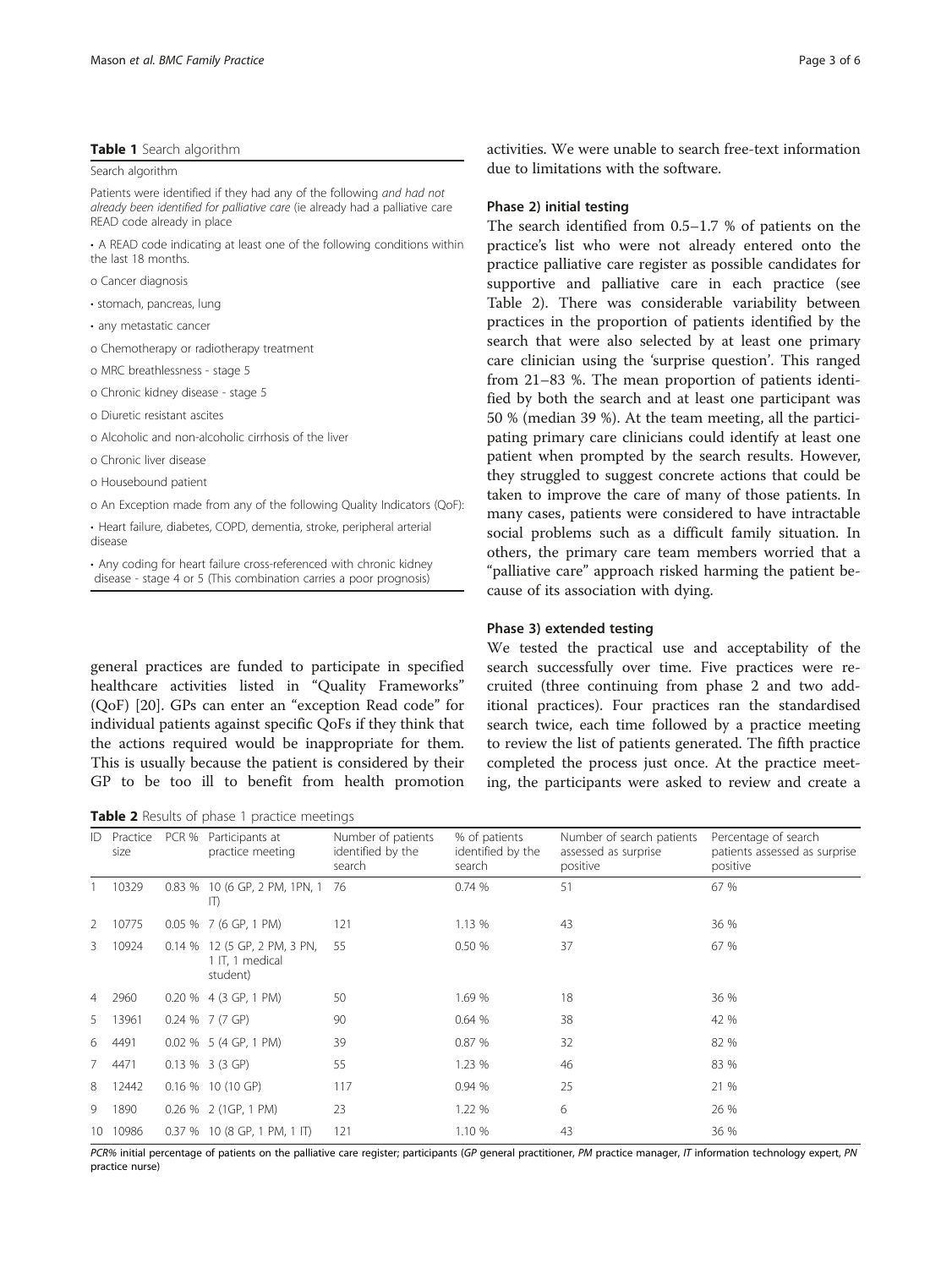plan of action for a maximum of 1 patient per GP present; this resulted in between 1–3 patient plans created at each meeting.

The most commonly chosen action when a patient was identified by the search and confirmed as likely to benefit from better coordinated care by the clinicians was starting an anticipatory care plan using the Scottish electronic Key Information Summary (KIS). The KIS is a new form of electronic care planning record introduced throughout Scotland in 2013 (see Table 3). Of the 43 patients reviewed, six were added to the palliative care register and 23 had a KIS started as a result of the identification and review intervention (see Table 4). A variety of other actions (28 in total) were documented for 1–3 patients each including contacting a family carer, discussing end-of-life care and cardio pulmonary resuscitation status, and a review of social care at home.

## Please insert Box 2 Key Information Summary (KIS) here Qualitative results

A total of 19 multidisciplinary meetings were observed and 12 participating primary care team members were interviewed. A thematic analysis [21] of this data found three themes (time, identity and coping) that presented challenges and opportunities to enhancing identification through computer record searching.

Time GPs perceived that if they had to take more time for assessment and care planning actions that they would have less time to spend on other healthcare activities. There would need to be a clear and obvious benefit to patients in order to justify reducing other activities or the service development would need to be time-saving.

Identity GPs were reluctant to label patients as "palliative" due to the association of the term with death and

#### Table 3 Key Information Summary (KIS)

The KIS (Key Information Summary) is a new IT development in NHS Scotland pioneering a shared medical record between healthcare professionals. It allows selected parts of the GP electronic patient record to be shared with other parts of the NHS, using a template within the GP clinical system, and is more efficient and safe than previous paper-based and email-based methods. The level of detail contained on a KIS will depend on the complexity of the patient's clinical condition, and it is designed to be added to as the patient's clinical condition progresses. It was introduced in Scotland in 2013, and is an extension to the ECS (Emergency Care Summary). The KIS can contain Read Coded data and free-text. Changesto the KIS entered by the patient's General Practice are updated to the central KIS every two hours. The central KIS can be accessed by Out of Hours, and some other services e.g. Accident & Emergency, Acute Receiving Unit, and Scottish Ambulance Service. Although other services can read a KIS, only General Practices can (at the time of the project) add information into a KIS.For more information, see http://www.nisg.scot.nhs.uk/why-nisg/our-services/ project-management/key-information-summary-kis

|  |  |  |  |  |  |  |  | <b>Table 4</b> Results of phase 2 practice meetings and actions taken |  |  |  |
|--|--|--|--|--|--|--|--|-----------------------------------------------------------------------|--|--|--|
|--|--|--|--|--|--|--|--|-----------------------------------------------------------------------|--|--|--|

| Action (total number of patients reviewed 43 <sup>a</sup> )             | Number of times the<br>action was taken |
|-------------------------------------------------------------------------|-----------------------------------------|
| Start a Key Information Summary                                         | 23                                      |
| Add to palliative care register                                         | 6                                       |
| Review medication                                                       | 1                                       |
| Schedule home visit                                                     | 1                                       |
| Consider power of attorney                                              | 4                                       |
| Continue current treatment                                              | 5                                       |
| Intervene with respect to drugs or<br>alcohol consumption               | 1                                       |
| Check current package of care at home                                   | 1                                       |
| Contact family member or informal carer                                 | 3                                       |
| Review current KIS                                                      | $\mathfrak{D}$                          |
| Refer for physiotherapy review                                          | 1                                       |
| Social care review                                                      | $\mathfrak{D}$                          |
| Consider Do Not Attempt Cardio- Pulmonary<br>Resuscitation conversation | C.                                      |
| Arrange respite care                                                    | 1                                       |
| Discuss with heart-failure nurse                                        | 1                                       |
| Refer for specialist palliative care                                    | 1                                       |
| Discuss end-of-life care                                                | $\mathfrak{D}$                          |
| Total number of actions taken                                           | 57                                      |

<sup>a</sup>Note that in some cases reviewed patients received multiple actions

dying. This was a significant barrier to identifying more patients at an earlier stage in their illness trajectory.

Coping Primary care clinicians also felt they were having to cope with conflicting priorities and complex, sometimes intractable, needs. An intervention which potentially helped them cope with these issues would be highly valued.

#### Discussion

It is possible to run a search of existing electronic primary care records in the UK to identify patients with deteriorating health. The most popular action by clinicians in response to the search results was to start an electronic anticipatory care plan using the KIS facility and to share this information with other service providers. The search therefore provided an additional resource that could be integrated into routine clinical practice without requiring any new software or hardware or additional practice meetings. However, as the observational data showed, there was resistance among primary care teams to expanding patient identification in this way, and a reluctance to introduce 'palliative care' at an earlier stage than currently because of its widespread association with terminal care and connotations around "giving up" and "losing hope." Finally, GPs expressed doubts about adopting any intervention which could potentially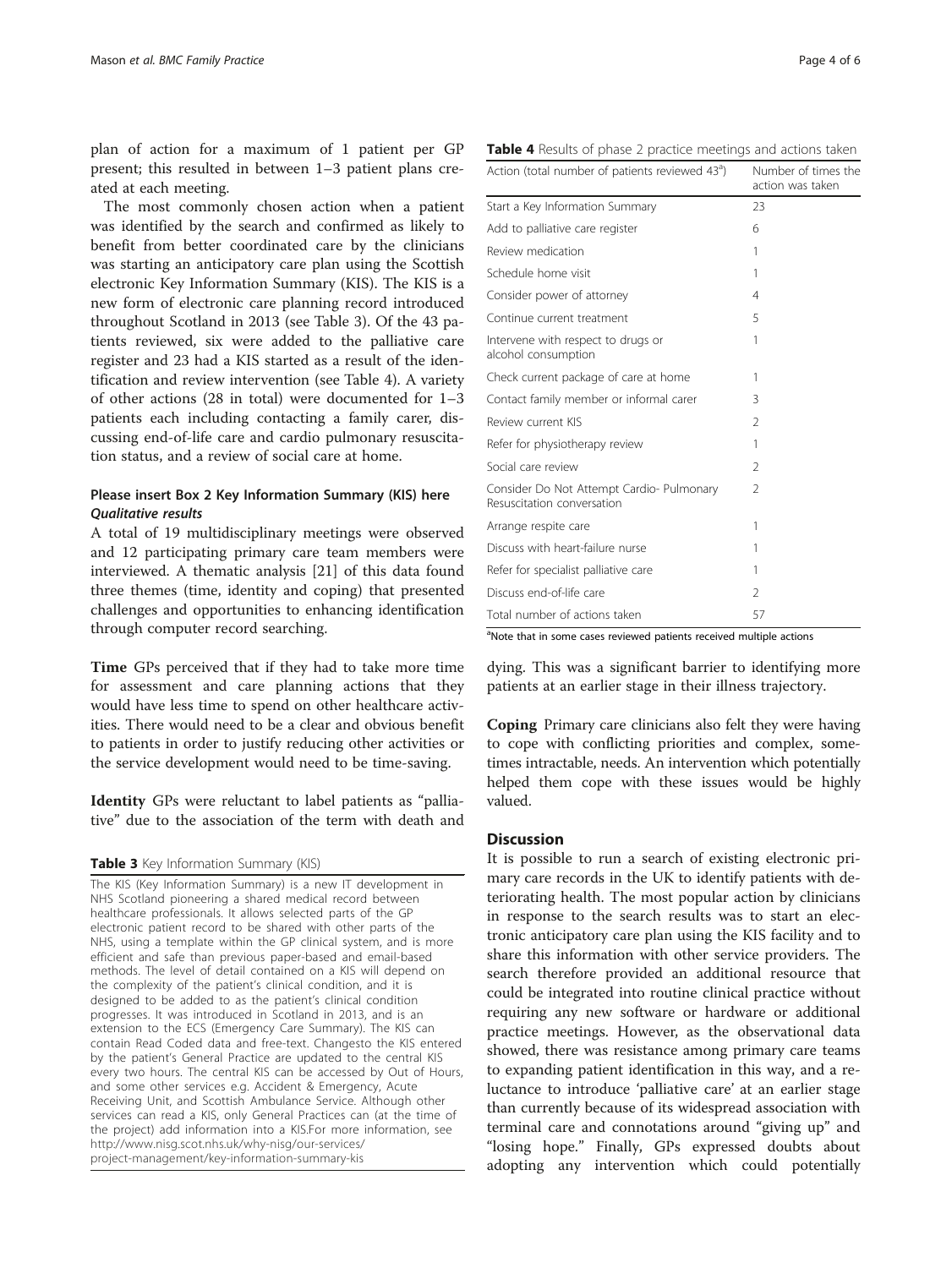increase their already demanding workload without a direct and obvious benefit for patients.

Several strengths and limitations are apparent in this study. To maximise generalizability, we solely used preexisting primary care IT resources in a diverse sample of GP practices: rural versus urban, small versus large and those with a high percentage of patients on their palliative care register versus those with a low percentage. However, this limited the search terms that could be used in the algorithm; many clinical indicators used in other disease specific prognostic tools and palliative care identification tools did not exist as Read codes in the patient records or had not been entered consistently in a searchable way. For example, there was no way to search for "frailty" or changes in condition such as declining performance status. There were software-specific limitations to the search: for example, at the time, the Vision GP record system was not able to search through freetext entries in patient records. Finally, due to limitations in the software, it was not possible to indicate in the search result which search term(s) had identified the patient. The search was developed solely in Vision in order to focus on ensuring that the underlying concept worked; future development will need to involve translating the search into other systems. However, as a proof of concept, this project illustrated that computer record search algorithms facilitating identification of patients who might benefit from supportive and palliative care review and planning can be introduced more widely in general practice without requiring new hardware or software or IT re-designs.

A review of other electronic record searching software packages indicates the complexity of the process. The "electronic GSF" being developed in England reported that a huge number of patients could be identified, but their subsequent assessment and care planning was not quantified [22]. A systematic literature review across Europe to identify tools that support identification of patients with palliative care needs found seven but none was in widespread use [14]. The NECPAL (Necesidades Paliativas) identified about 1.3 % of the population of Catalonia and 7 % of all people over the age of 65 as meeting its criteria [23]. This is broadly similar to the findings from our intervention. Our research sheds some light on the difficulties of integrating such clinical tools into software algorithms.

## **Conclusions**

Using electronic record searches in primary care to help identify patients has great potential benefits. However, primary care teams are already facing significant time and workload pressures and the addition of new IT 'solutions' depends on demonstrable value in improving individual patient care alongside efficiency for the practice team. Our findings indicate that a tool which facilitates primary care teams in identifying patients for generic needs assessment which can be integrated with holistic, anticipatory care planning would be acceptable to both professionals and service users.

Instead of perpetuating the binary depiction of 'active treatment' versus 'palliative care', the use of a holistic record such as the KIS allows for earlier anticipatory care planning for people at risk of deteriorating and dying that can be integrated with a palliative care approach over time without requiring any formal "transition'. Recent controversies over the care of patients thought to be at the end-of-life should cause us to consider the benefits and potential harms of identifying relevant individuals, as well as how we can do it better. A badly-designed and implemented computer search would rightly attract negative press attention if it focused on planning for 'dying' rather than helping people live as well as possible to the end of their life. On the other hand, an electronic search tool that enables primary care clinicians to identify more patients who might benefit from anticipatory care planning and regular review could help address current inequities in the provision of supportive and palliative care in the community, and lessen the risk of under-informed decisionmaking during an acute episode of illness.

#### Competing interests

The authors have no competing interests to declare.

#### Authors' contributions

BM, KB, SAM and CC designed this study. JS and MB developed the searches with input from all authors. BM and SAM recruited the practices, and BM undertook the data collection and initial analysis. All authors were involved in understanding and interpreting the data. All authors contributed to the initial draft and also read the final manuscript. CC is the study guarantor.

#### Acknowledgements

We would like to thank all practices, patients and their carers who helped us successfully conduct this project. We are grateful for advice from Libby Morris, the eHealth Clinical Lead for NHS Scotland and a GP in Lothian. The project was funded by Marie Curie Cancer Care (ref A13575).

#### Author details

<sup>1</sup> Centre for Population Health Sciences, University of Edinburgh, Medical School, Teviot Place, Edinburgh EH8 9AG, UK. <sup>2</sup>NHS Lothian, Edinburgh, Midlothian, UK. <sup>3</sup>NHS Borders, Melrose, Roxburghshire, UK. <sup>4</sup>Health Sciences, Medical School Building, Gibbet Hill Campus, University of Warwick, Coventry CV4, UK.<sup>5</sup> Centre of Academic Primary Care, Division of Applied Health Sciences, University of Aberdeen, Polwarth Building, Foresterhill, Aberdeen AB25 2ZD, UK.

#### Received: 16 March 2015 Accepted: 22 July 2015 Published online: 08 August 2015

#### References

- 1. National Audit Office. End of Life Care. London: The Stationery Office; 2008. 2. End of life care strategy: promoting high quality care for all adults at the
- end of life [https://www.gov.uk/government/publications/end-of-life-carestrategy-promoting-high-quality-care-foradults-at-the-end-of-their-life]
- 3. Living and Dying Well: a national action plan for palliative and end of life care in Scotland [http://www.gov.scot/Publications/2008/10/01091608/0]